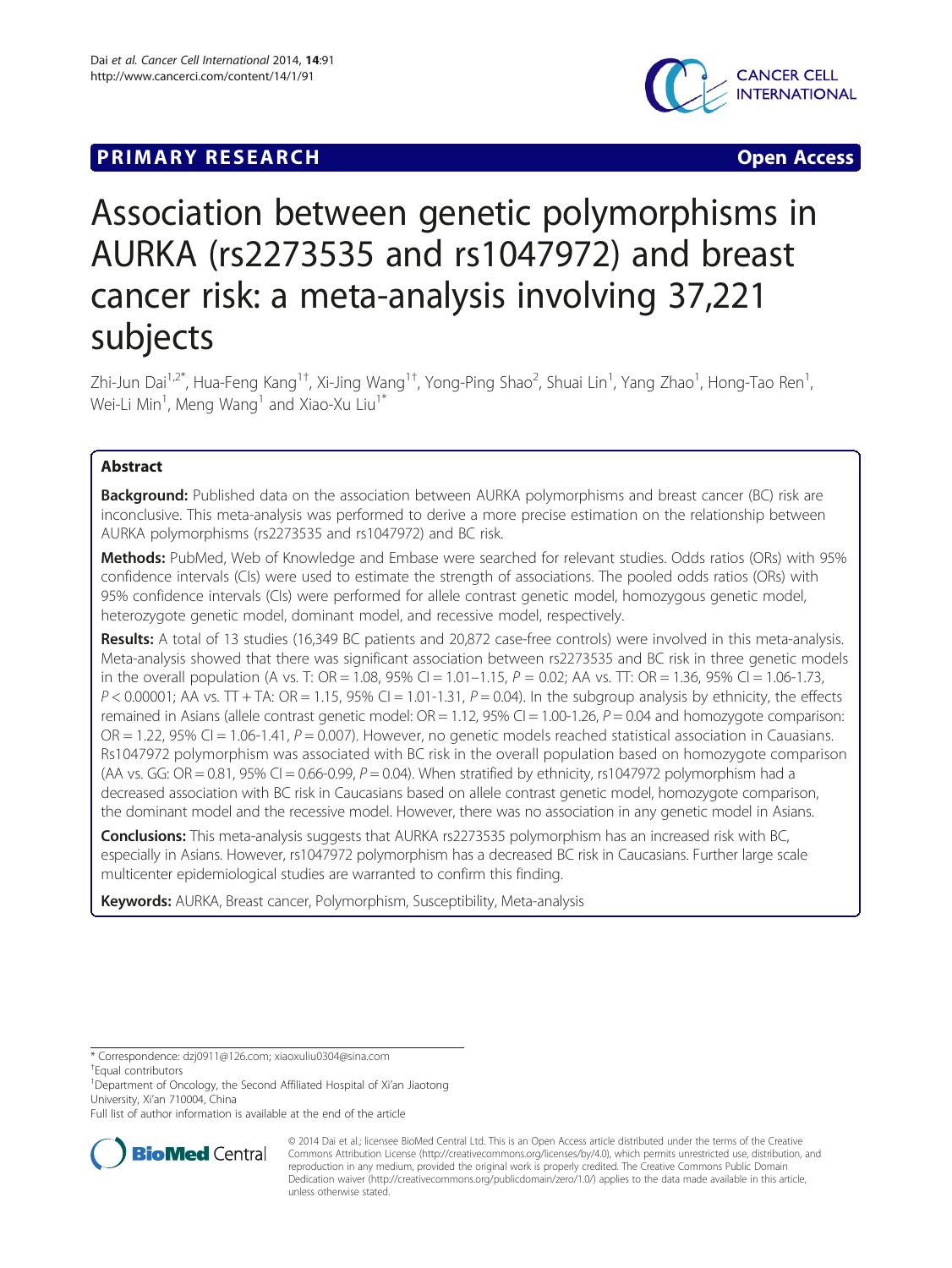# Introduction

Breast cancer (BC) is the most common cancer in women and the incidence has increased in recent years worldwide [[1\]](#page-7-0). BC is also a complex disease with multiple epidemiological, genetic, and epigenetic factors contributing to disease etiology [[2,3\]](#page-7-0). About 10% of all breast cancers are associated with family history [[4](#page-7-0)]. The clinical features of human BC are characterized by a considerable heterogeneity.

AURKA, also known as STK15/Aurora-A, belongs to the Aurora family of cell cycle-regulating serine/threonine kinase [[5\]](#page-7-0). AURKA is localized at the centrosome from the time of centrosome duplication to mitotic exit and regulates centrosome function [[6](#page-7-0)]. AURKA plays an important role in mitotic centrosome separation, maturation and spindle formation and stability [\[5-7](#page-7-0)]. Studies have demonstrated that AURKA overexpression contributes to genetic instability and tumourigenesis by disrupting the proper assembly of the mitotic checkpoint complex and occurs in a high proportion of ovarian, bladder, gastric and breast cancers [\[8](#page-7-0)-[11](#page-7-0)].

Two nonsynonymous polymorphisms F31I (rs2273535) and V57I (rs1047972) have been identified in the AURKA gene. Both polymorphisms are located within two conserved motifs in the N-terminal region of the AURKA gene [\[12\]](#page-7-0). Several studies have reported the role of AURKA polymorphisms in BC risk [[13](#page-7-0)-[25](#page-7-0)], but the results are inconclusive. For example, Ruan et al. [\[13\]](#page-7-0) reported that the AA (Ile/Ile) genotype of rs2273535 was associated with a significantly increased risk of breast cancer among the Chinese Han population. However, Dai et al. Dai et al. [[23](#page-7-0)] that rs2273535 allele of the AURKA gene was not associated with breast cancer risk (OR 1.2, 95% CI 0.9–1.6). There was also no apparent difference in allele frequency or genotype of rs1047972 polymorphism (OR 0.8, 95% CI 0.4–1.6) [[23](#page-7-0)]. Fletcher et al. [\[20\]](#page-7-0) demonstrated that the Ile/Ile homozygous genotype was not associated with an increased BC risk in white women of British descent. Egan et al. described an increased risk associated with a compound genotype of the two polymorphisms, rs2273535 and rs1047972, with individuals homozygous for the 31I and 57 V alleles having a nearly 2-fold increase in risk of postmenopausal invasive BC [\[24](#page-7-0)].

Therefore, we carried out this meta-analysis on all eligible case–control studies to derive a more precise estimation of the associations between AURKA polymorphisms (rs2273535 and rs1047972) with BC risk.

# Materials and methods

# Publication search

We searched the articles in PubMed, Web of Knowledge and Embase to collect articles with case–control studies related to the association of AURKA polymorphisms and BC risk. The keywords were as follows: breast cancer/

breast carcinoma, AURKA/Aurora-A/STK15, polymorphism/genotype/SNP. All qualified studies were searched until May 30, 2014. The eligible articles must be published in English. Furthermore, reference lists of main reports and review articles were also reviewed by a manual search to identify additional relevant publications.

#### Selection and exclusion criteria

The following criteria were used to select studies for further meta-analysis: (1) case–control studies; (2) the studies evaluated the associations between AURKA polymorphisms and breast cancer risk; (3) all cases were diagnosed by pathological examination; (4) the studies contained sufficient genotype data for estimating an odds ratio (OR) with 95% confidence interval (CI); (5) genotype distributions of controls passed Hardy-Weinberg equilibrium (HWE) test.

Accordingly, the following exclusion criteria were also used: (1) the design of the experiments were not case– control studies; (2) the source of cases and controls, and other essential information were not provided; (3) the genotype distribution of the control population was departure from HWE; (4) reviews, meta-analysis and duplicated publications.

### Data extraction and synthesis

Information was carefully extracted from all eligible studies independently by two authors according to the inclusion criteria listed above. In case of disagreements, another author was consulted to resolve the dispute, and a final decision was made by the majority of the votes. For each included study, the following information was collected: first author, year of publication, country of origin, ethnicity, source of control, numble of cases and controls, genotype methods, allele and genotype frequencies and evidence of HWE in controls. Different ethnicity descents were categorized as Caucasian, Asian, and "mixed". All the case and control groups were well controlled. The non-cancer controls had no history of gynecologic disease, and there was no present evidence of any malignant disease.

#### Statistical analysis

The associations between AURKA polymorphisms and BC risk were measured by odds ratio (OR) with 95% confidence interval (CI). The significance of the pooled OR was determined by the Z test. Statistical heterogeneity among studies was assessed with the  $Q$  and  $I^2$  statistics. If the P value of heterogeneity test was more than 0.1  $(P \ge 0.1)$ , the pooled OR estimate of the study was calculated by the fixed-effects model. Otherwise, the randomeffects model was used [[26\]](#page-7-0). The value of the I index is used to assess the degree of heterogeneity ( $I^2$  < 25%: no heterogeneity;  $25\% < I^2 < 50\%$ : moderate heterogeneity; 50% <  $I^2$  < 75%: high heterogeneity;  $I^2$  > 75%: extreme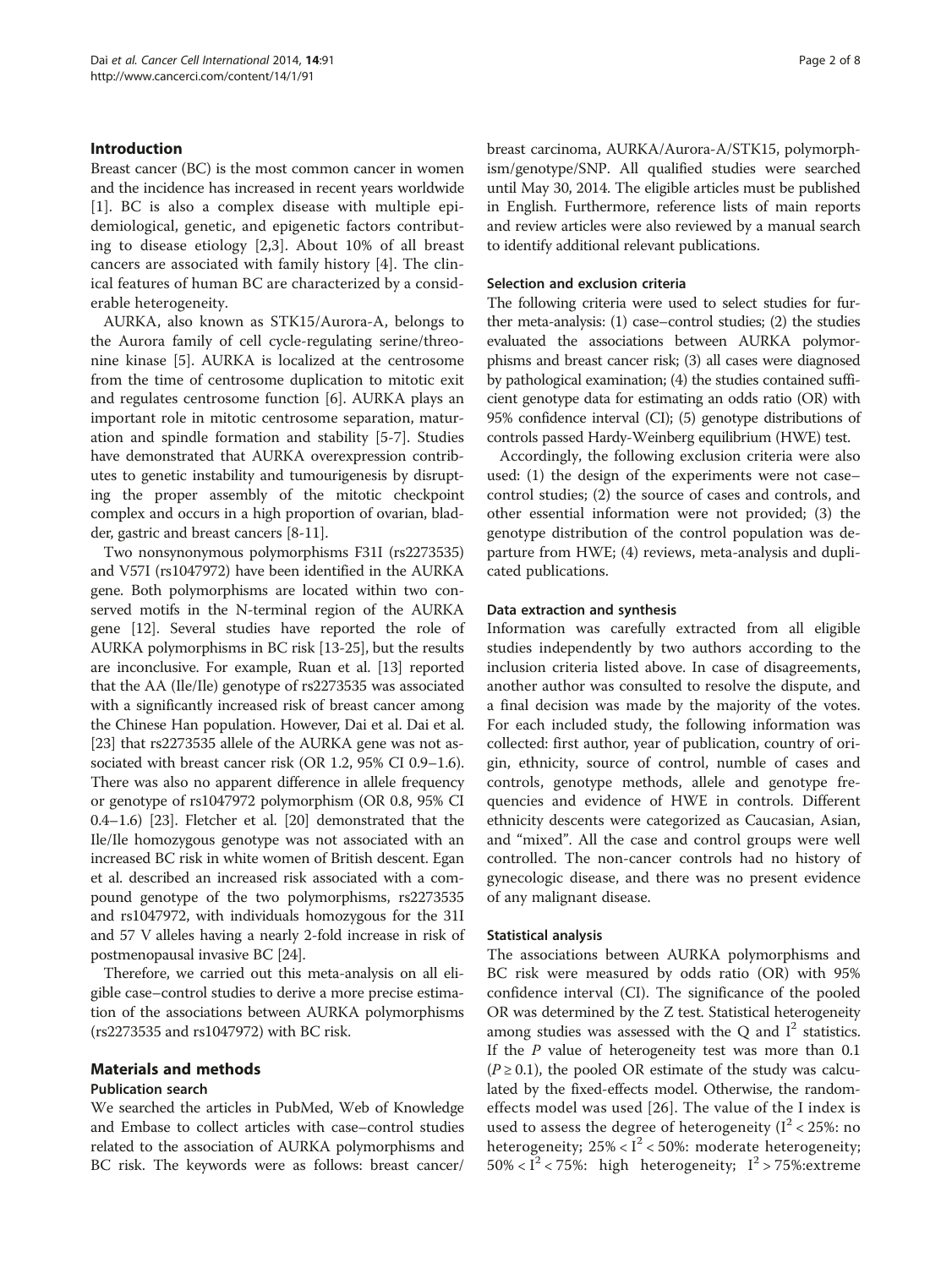<span id="page-2-0"></span>

Table 1 Characteristics of the studies included in the meta-analysis

| <b>First author</b> | Year | Country       | <b>Ethnicity</b> | Design    | Genotyping medthod | Number(case/control) | <b>SNP</b> | <b>HWE</b> |
|---------------------|------|---------------|------------------|-----------|--------------------|----------------------|------------|------------|
| Ruan [13]           | 2011 | China         | Asian            | PB        | TaqMan             | 1334/1568            | rs2273535  | 0.76       |
| Shi [14]            | 2011 | Sweden        | Caucasian        | PB        | TaqMan             | 763/1516             | rs2273535  | 0.23       |
| MARIE-GENICA [15]   | 2010 | German        | Caucasian        | PB        | MALDI-TOF          | 3137/5469            | rs2273535  | 0.12       |
|                     |      |               |                  |           |                    |                      | rs1047972  | 0.17       |
| Couch [16]          | 2007 | <b>CIMBA</b>  | Mixed            | PB        | TaqMan             | 3884/3303            | rs2273535  | <b>NA</b>  |
| Tchatchou [17]      | 2007 | German        | Caucasian        | PB        | TaqMan             | 727/819              | rs2273535  | 0.60       |
| Vidarsdottir [18]   | 2007 | Iceland       | Caucasian        | <b>NA</b> | PCR-RFLP           | 759/653              | rs2273535  | 0.07       |
| Cox [19]            | 2006 | <b>USA</b>    | Caucasian        | <b>NA</b> | TaqMan             | 1259/1742            | rs2273535  | 0.31       |
|                     |      |               |                  |           |                    |                      | rs1047972  | 0.70       |
| Fletcher [20]       | 2006 | <b>UK</b>     | Caucasian        | PB        | PCR-RFLP           | 507/875              | rs2273535  | 0.13       |
| Ewart-Toland [21]   | 2005 | <b>USA</b>    | Mixed            | PB        | SnAPSHOT           | 898/448              | rs2273535  | 0.81       |
| Lo [22]             | 2005 | China(Taiwan) | Asian            | HB        | TaqMan             | 709/1972             | rs2273535  | 0.23       |
|                     |      |               |                  |           |                    |                      | rs1047972  | 0.80       |
| Dai [23]            | 2004 | China         | Asian            | PB        | TaqMan             | 1102/1188            | rs2273535  | 0.07       |
|                     |      |               |                  |           |                    |                      | rs1047972  | 0.68       |
| Egan [24]           | 2004 | <b>USA</b>    | Caucasian        | PB        | Sequencing         | 941/830              | rs2273535  | 0.31       |
|                     |      |               |                  |           |                    |                      | rs1047972  | 0.68       |
| Sun [25]            | 2004 | China         | Asian            | HB        | PCR-RFLP           | 520/520              | rs2273535  | 0.11       |

HWE: Hardy–Weinberg equilibrium; PB: population based; HB: hospital-based; NA: not available; PCR: polymerase chain reaction; RFLP: restriction fragment length polymorphism; MALDI–TOF MS: Matrix-Assisted Laser Desorption/Ionization Time of Flight Mass Spectrometry; CIMBA: the Consortium of Investigators of Modifiers of BRCA1/2 including 16 clinic and population-based research studies and multicenter consortia.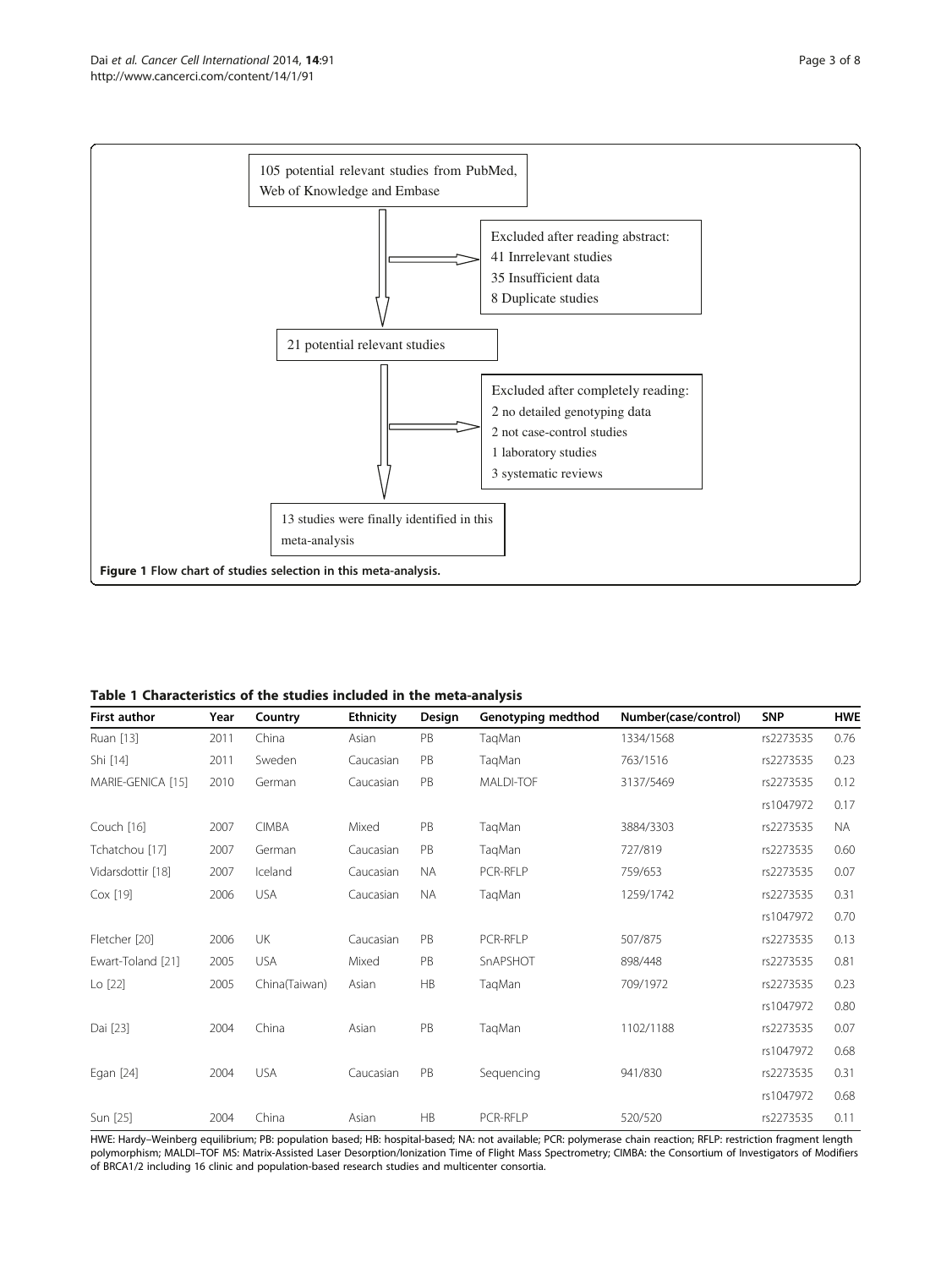high heterogeneity). Publication bias were evaluated by the funnel plot and further assessed by the method of Egger's linear regression test. All statistical analyses were carried out with the review manager version 5.1 (Revman; The Cochrane Collaboration, Oxford, UK).

# Results

#### Characteristics of eligible studies

As shown in Figure [1,](#page-2-0) a total of 105 potential publications were extracted at first based on our selection strategy. According to the inclusion criteria defined above, 13 studies on AURKA polymorphisms and BC risk were finally identified in this meta-analysis [[13-25\]](#page-7-0). These studies included 16,349 BC patients and 20,872 cancer-free controls. The characteristics of the included studies are listed in Tables [1](#page-2-0). Among the eligible thirteen studies, seven studies were performed in Caucasians from Sweden, Germany, Iceland, UK and USA [[14](#page-7-0),[15,17-20,24\]](#page-7-0). Four were based on Asian background and were carried out in China [\[13,22,23,25](#page-7-0)]. Two studies were mixed ethnicity descent [[16](#page-7-0),[21\]](#page-7-0). All studies were case–control studies. All BC cases were confirmed by histology or pathology. Moreover, controls were mainly matched on age, of which nine were population-based and two were hospital-based studies.

#### Meta-analysis results

As shown in Table 2, the frequencies of the minor allele in BC patients varied widely across the eligible studies, ranging from 0.19 to 0.82 (rs2273535), 0.13 to 0.16 (rs1047972). The average frequencies of the minor allele in the two polymorphisms were 0.39 and 0.15, respectively.

The main results of this meta-analysis were listed in Table [3](#page-4-0). There were 13 studies with 16,286 BC patients and 20,689 case-free controls for AURKA rs2273535 polymorphism. As show in Table [3](#page-4-0) and Figure [2](#page-5-0), there was significant association between rs2273535 and BC risk in three genetic models in the overall population (A vs. T: OR = 1.08, 95% CI = 1.01–1.15,  $P = 0.02$ ; AA vs. TT: OR = 1.36, 95% CI = 1.06-1.73, P < 0.00001; AA vs. TT + TA: OR = 1.15, 95% CI = 1.01-1.31,  $P = 0.04$ ), while there was no significant association in heterozygote comparison and the dominant model (TA vs. TT: OR =1.02, 95% CI = 0.96-1.08,  $P = 0.52$ ; TA + AA vs. TT: OR = 1.04, 95% CI = 0.98-1.09,  $P = 0.20$ ). In the subgroup analysis by ethnicity, the effects remained in Asians (allele contrast

Table 2 AURKA polymorphisms genotype distribution and allele frequency in cases and controls

| <b>First author</b> | Genotype (N) |      |      |     |              | Allele frequency (N) |      |      |      | <b>MAF</b> |      |                |           |
|---------------------|--------------|------|------|-----|--------------|----------------------|------|------|------|------------|------|----------------|-----------|
|                     | Case         |      |      |     | Control      |                      |      | Case |      | Control    |      | (Case/Control) |           |
|                     | <b>Total</b> | AA   | Aa   | aa  | <b>Total</b> | AA                   | Aa   | aa   | Α    | a          | Α    | a              |           |
| rs2273535 (T > A)   |              |      |      |     |              |                      |      |      |      |            |      |                |           |
| Ruan 2011           | 1334         | 599  | 568  | 167 | 1568         | 716                  | 691  | 161  | 1766 | 902        | 2123 | 1013           | 0.34/0.32 |
| Shi 2011            | 763          | 27   | 222  | 514 | 1516         | 71                   | 478  | 967  | 276  | 1250       | 620  | 2412           | 0.82/0.80 |
| MARIE-GENICA 2010   | 3076         | 1873 | 1096 | 107 | 5466         | 3290                 | 1927 | 249  | 4842 | 1310       | 8507 | 2425           | 0.21/0.22 |
| Couch 2007          | 3884         | 3696 |      | 188 | 3303         | 3128                 |      | 175  |      |            |      |                |           |
| Tchatchou 2007      | 727          | 37   | 257  | 433 | 819          | 47                   | 287  | 485  | 331  | 1123       | 381  | 1257           | 0.77/0.77 |
| Vidarsdottir 2007   | 759          | 429  | 288  | 42  | 653          | 401                  | 231  | 21   | 1146 | 372        | 1033 | 273            | 0.25/0.21 |
| Cox 2006            | 1241         | 774  | 401  | 66  | 1711         | 1075                 | 571  | 65   | 1949 | 533        | 2721 | 701            | 0.22/0.21 |
| Fletcher 2006       | 507          | 335  | 154  | 18  | 875          | 547                  | 280  | 48   | 824  | 190        | 1374 | 376            | 0.19/0.22 |
| Ewart-Toland 2005   | 898          | 533  | 303  | 62  | 448          | 279                  | 148  | 21   | 1369 | 427        | 706  | 190            | 0.24/0.21 |
| Lo 2005             | 707          | 71   | 288  | 348 | 1969         | 196                  | 887  | 886  | 430  | 984        | 1279 | 2659           | 0.70/0.68 |
| Dai 2004            | 1102         | 121  | 491  | 490 | 1186         | 149                  | 503  | 534  | 733  | 1471       | 801  | 1571           | 0.67/0.66 |
| Egan 2004           | 940          | 559  | 331  | 50  | 830          | 516                  | 283  | 31   | 1449 | 431        | 1315 | 345            | 0.23/0.21 |
| Sun 2004            | 520          | 50   | 214  | 256 | 520          | 66                   | 262  | 192  | 314  | 726        | 394  | 646            | 0.70/0.62 |
| rs1047972 (G > A)   |              |      |      |     |              |                      |      |      |      |            |      |                |           |
| MARIE-GENICA 2010   | 3139         | 2220 | 850  | 69  | 5469         | 3737                 | 1561 | 171  | 5290 | 988        | 9035 | 1903           | 0.16/0.17 |
| Cox 2006            | 1240         | 870  | 342  | 28  | 1724         | 1215                 | 462  | 47   | 2082 | 398        | 2892 | 556            | 0.16/0.16 |
| Lo 2005             | 704          | 543  | 146  | 15  | 1950         | 1506                 | 414  | 30   | 1232 | 176        | 3426 | 474            | 0.13/0.12 |
| Dai 2004            | 1102         | 805  | 281  | 16  | 1188         | 908                  | 263  | 17   | 1891 | 313        | 2079 | 297            | 0.14/0.13 |
| Egan 2004           | 905          | 637  | 245  | 23  | 788          | 542                  | 225  | 21   | 1519 | 291        | 1309 | 267            | 0.16/0.17 |

A represents the major allele, a represents the minor allele. MAF: minor allele frequencies.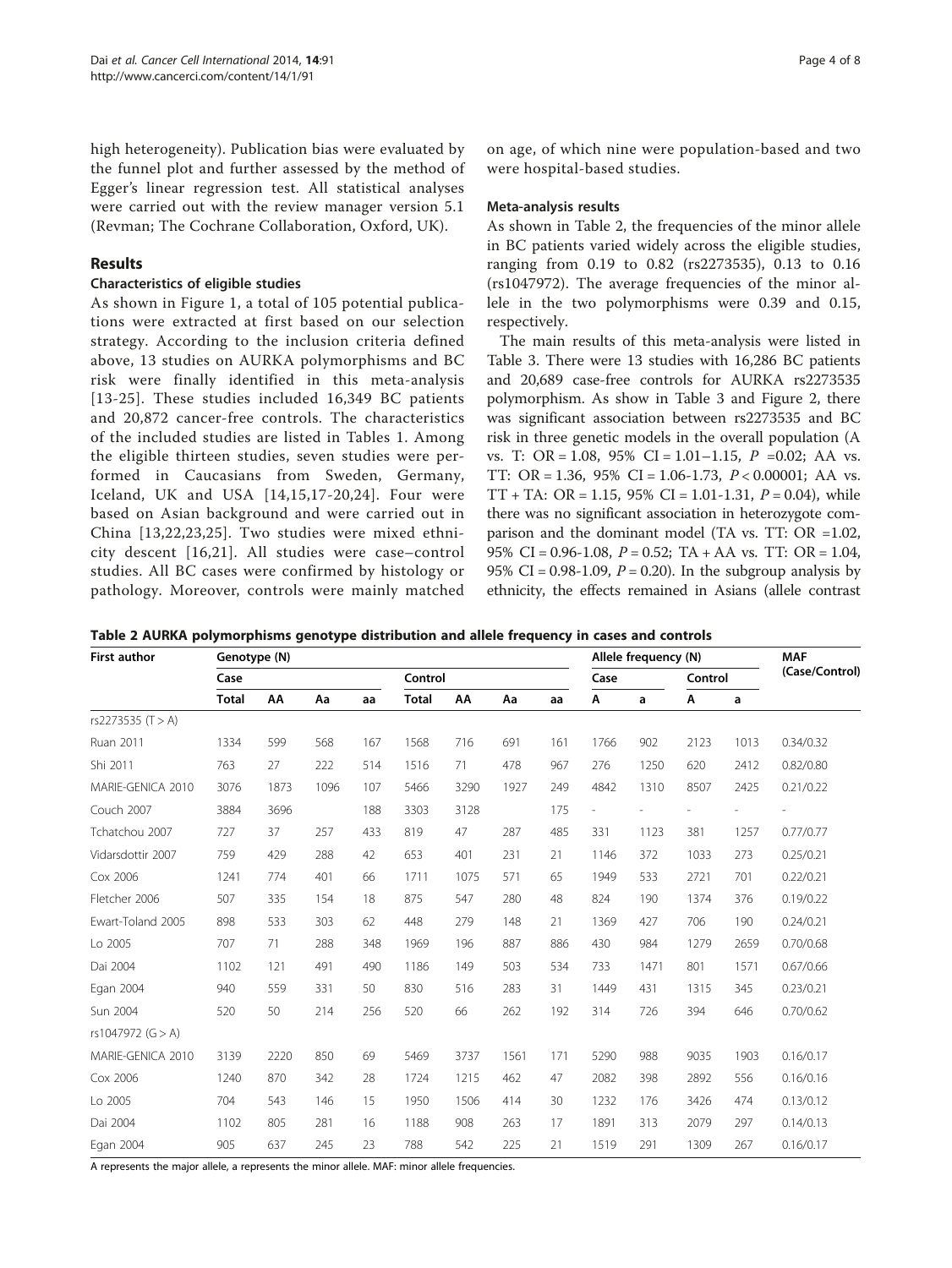<span id="page-4-0"></span>Table 3 Meta-analysis results

| $1^2$<br>P value<br>a vs A<br>1.08<br>$1.01 - 1.15$<br>0.02<br>62%<br>0.002<br>R<br>rs2273535<br>R<br>Caucasian<br>1.05<br>$0.96 - 1.14$<br>0.31<br>63%<br>0.01<br>R<br>Asian<br>1.12<br>$1.00 - 1.26$<br>0.04<br>66%<br>0.03<br>rs1047972<br>0.98<br>$0.89 - 1.08$<br>0.75<br>55%<br>0.06<br>R<br>F<br>Caucasian<br>$0.86 - 0.98$<br>0.38<br>0.92<br>0.01<br>0%<br>F<br>Asian<br>1.10<br>$0.97 - 1.25$<br>0.14<br>0%<br>0.37<br>aa vs AA<br>rs2273535<br>1.36<br>$1.06 - 1.73$<br>< 0.00001<br>82%<br>< 0.00001<br>R<br>Caucasian<br>1.32<br>$0.85 - 2.03$<br>0.21<br>88%<br>< 0.00001<br>R<br>F<br>Asian<br>1.22<br>$1.06 - 1.41$<br>0.007<br>0.27<br>24%<br>F<br>rs1047972<br>0.81<br>$0.66 - 0.99$<br>0.04<br>22%<br>0.28<br>F<br>$0.59 - 0.93$<br>0.56<br>Caucasian<br>0.74<br>0.009<br>0%<br>F<br>Asian<br>1.22<br>$0.77 - 1.95$<br>0.40<br>0%<br>0.57<br>Aa vs AA<br>F<br>rs2273535<br>1.02<br>$0.96 - 1.08$<br>0.52<br>0%<br>0.83<br>F<br>Caucasian<br>1.02<br>$0.95 - 1.09$<br>0.64<br>0%<br>0.67<br>F<br>Asian<br>1.02<br>$0.90 - 1.14$<br>0.80<br>0%<br>0.49<br>F<br>rs1047972<br>0.98<br>$0.91 - 1.05$<br>0.51<br>41%<br>0.14<br>F<br>Caucasian<br>0.94<br>$0.87 - 1.02$<br>0.15<br>0%<br>0.46<br>F<br>Asian<br>1.10<br>$0.95 - 1.26$<br>0.20<br>51%<br>0.15<br>Aa + aa vs AA<br>F<br>rs2273535<br>$0.98 - 1.09$<br>0.20<br>12%<br>0.33<br>1.04<br>F<br>Caucasian<br>1.02<br>$0.95 - 1.08$<br>0.61<br>31%<br>0.19<br>F<br>$0.96 - 1.20$<br>Asian<br>1.07<br>0.21<br>0%<br>0.48<br>R<br>rs1047972<br>0.99<br>$0.89 - 1.10$<br>0.84<br>51%<br>0.09 | Comparisons | OR<br>95%CI |               | P value | Heterogeneity | <b>Effects</b> |       |
|--------------------------------------------------------------------------------------------------------------------------------------------------------------------------------------------------------------------------------------------------------------------------------------------------------------------------------------------------------------------------------------------------------------------------------------------------------------------------------------------------------------------------------------------------------------------------------------------------------------------------------------------------------------------------------------------------------------------------------------------------------------------------------------------------------------------------------------------------------------------------------------------------------------------------------------------------------------------------------------------------------------------------------------------------------------------------------------------------------------------------------------------------------------------------------------------------------------------------------------------------------------------------------------------------------------------------------------------------------------------------------------------------------------------------------------------------------------------------------------------------------------------------------------------------------------|-------------|-------------|---------------|---------|---------------|----------------|-------|
|                                                                                                                                                                                                                                                                                                                                                                                                                                                                                                                                                                                                                                                                                                                                                                                                                                                                                                                                                                                                                                                                                                                                                                                                                                                                                                                                                                                                                                                                                                                                                              |             |             |               |         |               |                | model |
|                                                                                                                                                                                                                                                                                                                                                                                                                                                                                                                                                                                                                                                                                                                                                                                                                                                                                                                                                                                                                                                                                                                                                                                                                                                                                                                                                                                                                                                                                                                                                              |             |             |               |         |               |                |       |
|                                                                                                                                                                                                                                                                                                                                                                                                                                                                                                                                                                                                                                                                                                                                                                                                                                                                                                                                                                                                                                                                                                                                                                                                                                                                                                                                                                                                                                                                                                                                                              |             |             |               |         |               |                |       |
|                                                                                                                                                                                                                                                                                                                                                                                                                                                                                                                                                                                                                                                                                                                                                                                                                                                                                                                                                                                                                                                                                                                                                                                                                                                                                                                                                                                                                                                                                                                                                              |             |             |               |         |               |                |       |
|                                                                                                                                                                                                                                                                                                                                                                                                                                                                                                                                                                                                                                                                                                                                                                                                                                                                                                                                                                                                                                                                                                                                                                                                                                                                                                                                                                                                                                                                                                                                                              |             |             |               |         |               |                |       |
|                                                                                                                                                                                                                                                                                                                                                                                                                                                                                                                                                                                                                                                                                                                                                                                                                                                                                                                                                                                                                                                                                                                                                                                                                                                                                                                                                                                                                                                                                                                                                              |             |             |               |         |               |                |       |
|                                                                                                                                                                                                                                                                                                                                                                                                                                                                                                                                                                                                                                                                                                                                                                                                                                                                                                                                                                                                                                                                                                                                                                                                                                                                                                                                                                                                                                                                                                                                                              |             |             |               |         |               |                |       |
|                                                                                                                                                                                                                                                                                                                                                                                                                                                                                                                                                                                                                                                                                                                                                                                                                                                                                                                                                                                                                                                                                                                                                                                                                                                                                                                                                                                                                                                                                                                                                              |             |             |               |         |               |                |       |
|                                                                                                                                                                                                                                                                                                                                                                                                                                                                                                                                                                                                                                                                                                                                                                                                                                                                                                                                                                                                                                                                                                                                                                                                                                                                                                                                                                                                                                                                                                                                                              |             |             |               |         |               |                |       |
|                                                                                                                                                                                                                                                                                                                                                                                                                                                                                                                                                                                                                                                                                                                                                                                                                                                                                                                                                                                                                                                                                                                                                                                                                                                                                                                                                                                                                                                                                                                                                              |             |             |               |         |               |                |       |
|                                                                                                                                                                                                                                                                                                                                                                                                                                                                                                                                                                                                                                                                                                                                                                                                                                                                                                                                                                                                                                                                                                                                                                                                                                                                                                                                                                                                                                                                                                                                                              |             |             |               |         |               |                |       |
|                                                                                                                                                                                                                                                                                                                                                                                                                                                                                                                                                                                                                                                                                                                                                                                                                                                                                                                                                                                                                                                                                                                                                                                                                                                                                                                                                                                                                                                                                                                                                              |             |             |               |         |               |                |       |
|                                                                                                                                                                                                                                                                                                                                                                                                                                                                                                                                                                                                                                                                                                                                                                                                                                                                                                                                                                                                                                                                                                                                                                                                                                                                                                                                                                                                                                                                                                                                                              |             |             |               |         |               |                |       |
|                                                                                                                                                                                                                                                                                                                                                                                                                                                                                                                                                                                                                                                                                                                                                                                                                                                                                                                                                                                                                                                                                                                                                                                                                                                                                                                                                                                                                                                                                                                                                              |             |             |               |         |               |                |       |
|                                                                                                                                                                                                                                                                                                                                                                                                                                                                                                                                                                                                                                                                                                                                                                                                                                                                                                                                                                                                                                                                                                                                                                                                                                                                                                                                                                                                                                                                                                                                                              |             |             |               |         |               |                |       |
|                                                                                                                                                                                                                                                                                                                                                                                                                                                                                                                                                                                                                                                                                                                                                                                                                                                                                                                                                                                                                                                                                                                                                                                                                                                                                                                                                                                                                                                                                                                                                              |             |             |               |         |               |                |       |
|                                                                                                                                                                                                                                                                                                                                                                                                                                                                                                                                                                                                                                                                                                                                                                                                                                                                                                                                                                                                                                                                                                                                                                                                                                                                                                                                                                                                                                                                                                                                                              |             |             |               |         |               |                |       |
|                                                                                                                                                                                                                                                                                                                                                                                                                                                                                                                                                                                                                                                                                                                                                                                                                                                                                                                                                                                                                                                                                                                                                                                                                                                                                                                                                                                                                                                                                                                                                              |             |             |               |         |               |                |       |
|                                                                                                                                                                                                                                                                                                                                                                                                                                                                                                                                                                                                                                                                                                                                                                                                                                                                                                                                                                                                                                                                                                                                                                                                                                                                                                                                                                                                                                                                                                                                                              |             |             |               |         |               |                |       |
|                                                                                                                                                                                                                                                                                                                                                                                                                                                                                                                                                                                                                                                                                                                                                                                                                                                                                                                                                                                                                                                                                                                                                                                                                                                                                                                                                                                                                                                                                                                                                              |             |             |               |         |               |                |       |
|                                                                                                                                                                                                                                                                                                                                                                                                                                                                                                                                                                                                                                                                                                                                                                                                                                                                                                                                                                                                                                                                                                                                                                                                                                                                                                                                                                                                                                                                                                                                                              |             |             |               |         |               |                |       |
|                                                                                                                                                                                                                                                                                                                                                                                                                                                                                                                                                                                                                                                                                                                                                                                                                                                                                                                                                                                                                                                                                                                                                                                                                                                                                                                                                                                                                                                                                                                                                              |             |             |               |         |               |                |       |
|                                                                                                                                                                                                                                                                                                                                                                                                                                                                                                                                                                                                                                                                                                                                                                                                                                                                                                                                                                                                                                                                                                                                                                                                                                                                                                                                                                                                                                                                                                                                                              |             |             |               |         |               |                |       |
|                                                                                                                                                                                                                                                                                                                                                                                                                                                                                                                                                                                                                                                                                                                                                                                                                                                                                                                                                                                                                                                                                                                                                                                                                                                                                                                                                                                                                                                                                                                                                              |             |             |               |         |               |                |       |
|                                                                                                                                                                                                                                                                                                                                                                                                                                                                                                                                                                                                                                                                                                                                                                                                                                                                                                                                                                                                                                                                                                                                                                                                                                                                                                                                                                                                                                                                                                                                                              |             |             |               |         |               |                |       |
|                                                                                                                                                                                                                                                                                                                                                                                                                                                                                                                                                                                                                                                                                                                                                                                                                                                                                                                                                                                                                                                                                                                                                                                                                                                                                                                                                                                                                                                                                                                                                              |             |             |               |         |               |                |       |
|                                                                                                                                                                                                                                                                                                                                                                                                                                                                                                                                                                                                                                                                                                                                                                                                                                                                                                                                                                                                                                                                                                                                                                                                                                                                                                                                                                                                                                                                                                                                                              |             |             |               |         |               |                |       |
|                                                                                                                                                                                                                                                                                                                                                                                                                                                                                                                                                                                                                                                                                                                                                                                                                                                                                                                                                                                                                                                                                                                                                                                                                                                                                                                                                                                                                                                                                                                                                              | Caucasian   | 0.92        | $0.86 - 1.00$ | 0.04    | 0%            | 0.40           | F     |
| F<br>$0.96 - 1.27$<br>Asian<br>1.10<br>0.16<br>33%<br>0.22                                                                                                                                                                                                                                                                                                                                                                                                                                                                                                                                                                                                                                                                                                                                                                                                                                                                                                                                                                                                                                                                                                                                                                                                                                                                                                                                                                                                                                                                                                   |             |             |               |         |               |                |       |
| aa vs AA + Aa                                                                                                                                                                                                                                                                                                                                                                                                                                                                                                                                                                                                                                                                                                                                                                                                                                                                                                                                                                                                                                                                                                                                                                                                                                                                                                                                                                                                                                                                                                                                                |             |             |               |         |               |                |       |
| R<br>rs2273535<br>1.15<br>$1.01 - 1.31$<br>0.04<br>69%<br>0.0001                                                                                                                                                                                                                                                                                                                                                                                                                                                                                                                                                                                                                                                                                                                                                                                                                                                                                                                                                                                                                                                                                                                                                                                                                                                                                                                                                                                                                                                                                             |             |             |               |         |               |                |       |
| R<br>Caucasian<br>$0.92 - 1.38$<br>0.24<br>66%<br>0.007<br>1.13                                                                                                                                                                                                                                                                                                                                                                                                                                                                                                                                                                                                                                                                                                                                                                                                                                                                                                                                                                                                                                                                                                                                                                                                                                                                                                                                                                                                                                                                                              |             |             |               |         |               |                |       |
| 1.23<br>$1.10 - 1.50$<br>0.05<br>76%<br>0.006<br>R<br>Asian                                                                                                                                                                                                                                                                                                                                                                                                                                                                                                                                                                                                                                                                                                                                                                                                                                                                                                                                                                                                                                                                                                                                                                                                                                                                                                                                                                                                                                                                                                  |             |             |               |         |               |                |       |
| F<br>rs1047972<br>14%<br>0.33<br>0.82<br>$0.67 - 1.00$<br>0.05                                                                                                                                                                                                                                                                                                                                                                                                                                                                                                                                                                                                                                                                                                                                                                                                                                                                                                                                                                                                                                                                                                                                                                                                                                                                                                                                                                                                                                                                                               |             |             |               |         |               |                |       |
| F<br>Caucasian<br>0.75<br>$0.60 - 0.94$<br>0.60<br>0.01<br>0%                                                                                                                                                                                                                                                                                                                                                                                                                                                                                                                                                                                                                                                                                                                                                                                                                                                                                                                                                                                                                                                                                                                                                                                                                                                                                                                                                                                                                                                                                                |             |             |               |         |               |                |       |
| F<br>1.20<br>$0.75 - 1.91$<br>0%<br>0.50<br>Asian<br>0.44                                                                                                                                                                                                                                                                                                                                                                                                                                                                                                                                                                                                                                                                                                                                                                                                                                                                                                                                                                                                                                                                                                                                                                                                                                                                                                                                                                                                                                                                                                    |             |             |               |         |               |                |       |

A: represents the major allele, a: represents the minor allele, F: fixed effects model, R: random effects model.

genetic model: OR = 1.12, 95% CI = 1.00-1.26,  $P = 0.04$  and homozygote comparison: OR = 1.22, 95% CI = 1.06-1.41,  $P = 0.007$ ). However, no genetic models reached statistical association in Cauasians (Table 3).

5 studies with 7,090 cases and 11,119 controls were used to assess the relationship between rs1047972 polymorphism and BC risk. As shown in Table 3 and Figure [3](#page-6-0), rs1047972 polymorphism was associated with BC risk in the overall population based on homozygote comparison  $(AA \text{ vs. GG: OR} = 0.81, 95\% \text{ CI} = 0.66-0.99, P = 0.04).$ There was no association in these four genetic models (allele contrast genetic model: OR = 0.98, 95%CI = 0.89-1.08,  $P = 0.75$ ; heterozygote comparison: OR =0.98, 95% CI = 0.91-1.05,  $P = 0.51$ ; dominant model: OR =0.99, 95% CI = 0.89-1.10,  $P = 0.84$ ; recessive model (OR = 0.82, 95% CI = 0.67-1.00,  $P = 0.05$ ). When stratified by ethnicity, rs1047972 polymorphism had a decreased association with BC risk in Caucasians based on allele contrast genetic model: OR = 0.92,  $95\%CI = 0.86 - 0.98$ ,  $P = 0.01$ ; homozygote comparison:  $OR = 0.74$ ,  $95\%$  CI = 0.59-0.93,  $P =$ 0.009; dominant model: OR =0.92, 95% CI = 0.86-1.00,  $P = 0.04$ ; recessive model (OR = 0.75, 95% CI = 0.60-0.94,  $P = 0.01$ ). However, there was no association in any genetic model in Asians.

### Publication bias

Begg's funnel plot and Egger's test were performed to assess the publication bias. As shown in Figure [4,](#page-6-0) the funnel plots did not reveal any obvious asymmetry in all genotypes in overall population, and the results of Egger's test revealed no publication bias ( $P > 0.05$ ).

#### **Discussion**

AURKA is associated with centrosomes, being localized at the centrosome just prior to the onset of mitosis and for the duration of mitosis. Overexpression of AURKA leads to centrosome amplification and cellular transformation [\[27](#page-7-0)]. This threonine kinase belongs to a family of mitotic kinases that maintain chromosomal stability through phosphorylation. Thus, any severe defects in AURKA, such as mutations, would lead to drastic genomic instability and induce apoptosis through cell cycle checkpoint surveillance [\[11,28](#page-7-0)]. Consequently, the cell harboring a defective AURKA may lead to cancer [[11\]](#page-7-0).

Epidemiological studies have been performed to assess the association of AURKA polymorphisms (rs2273535 and rs1047972) with BC risk. However, the results are conflicting. Thus, we conducted a comprehensive metaanalysis involving published data, to assess the strength of association between the two polymorphisms and BC risk. In this present meta-analysis, 13 studies with 16,286 BC patients and 20,689 case-free controls concerning the rs2273535 polymorphism, 5 studies with 7,090 cases and 11,119 controls concerning the rs1047972 polymorphism, were included, respectively. And we explored the association between the two potentially functional polymorphisms of AURKA and BC risk.

In the overall population, we found that rs2273535 polymorphism had an increased association with BC risk in three genetic models (allele contrast genetic model: OR = 1.08, 95% CI = 1.01-1.15,  $P = 0.02$ ; homozygote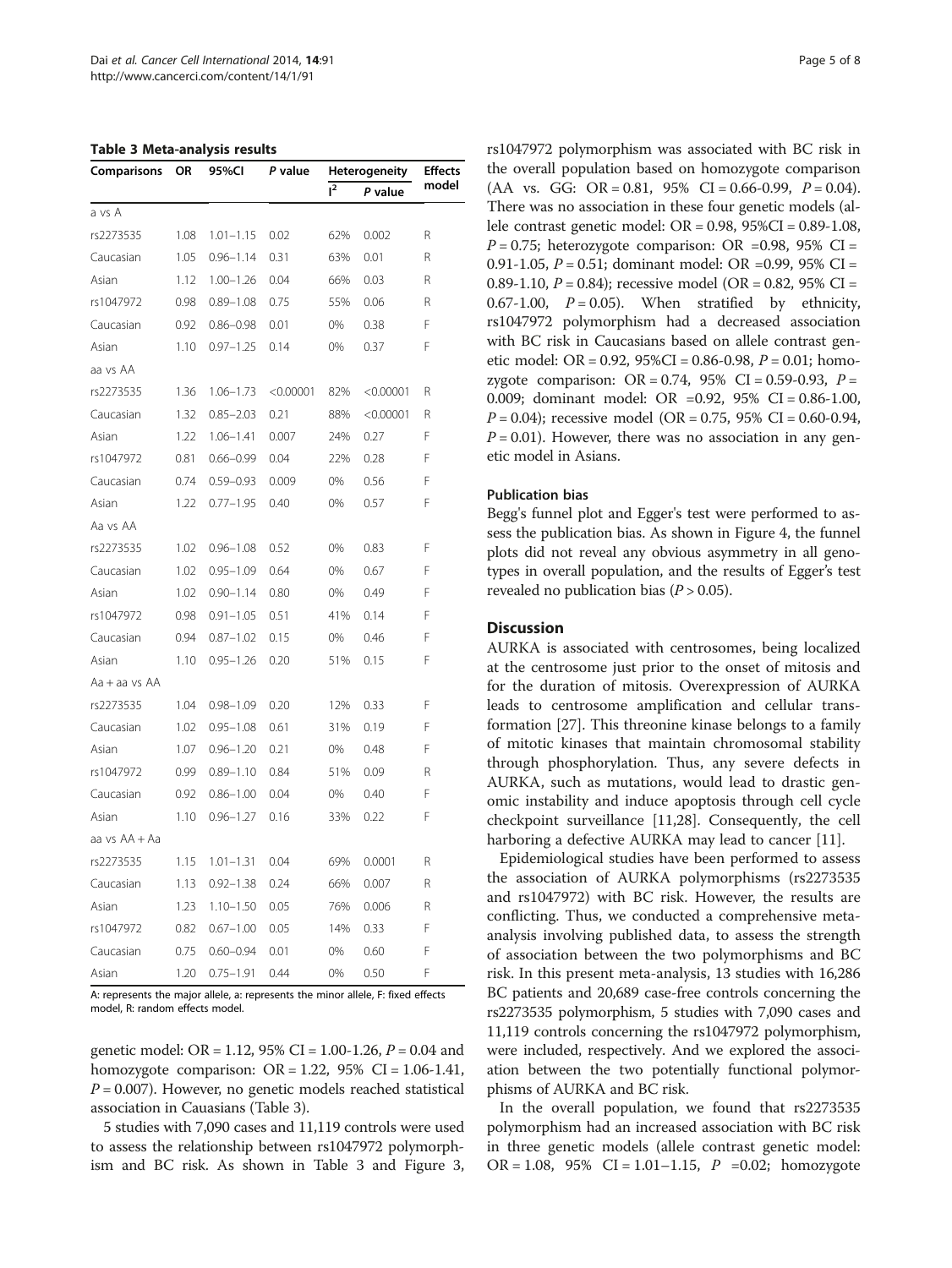<span id="page-5-0"></span>

|                                                                                                                                                                                                | Experimental<br>Control |              |      |       | <b>Odds Ratio</b> |                                                    | <b>Odds Ratio</b> |                                      |  |
|------------------------------------------------------------------------------------------------------------------------------------------------------------------------------------------------|-------------------------|--------------|------|-------|-------------------|----------------------------------------------------|-------------------|--------------------------------------|--|
| <b>Study or Subgroup</b>                                                                                                                                                                       | Events                  |              |      |       |                   | Total Events Total Weight M-H, Random, 95% Cl Year |                   | M-H. Random, 95% CI                  |  |
| 2.6.1 Caucasian                                                                                                                                                                                |                         |              |      |       |                   |                                                    |                   |                                      |  |
| Egan 2004                                                                                                                                                                                      | 50                      | 940          | 31   | 830   | 4.9%              | 1.45 [0.92, 2.29] 2004                             |                   |                                      |  |
| Cox 2006                                                                                                                                                                                       | 66                      | 1241         | 65   | 1711  | 6.6%              | 1.42 [1.00, 2.02] 2006                             |                   |                                      |  |
| Fletcher 2006                                                                                                                                                                                  | 18                      | 335          | 48   | 875   | 3.8%              | 0.98 [0.56, 1.71] 2006                             |                   |                                      |  |
| Tchatchou 2007                                                                                                                                                                                 | 433                     | 727          | 485  | 819   | 9.6%              | 1.01 [0.83, 1.24] 2007                             |                   |                                      |  |
| Vidarsdottir 2007                                                                                                                                                                              | 42                      | 759          | 21   | 653   | 4.0%              | 1.76 [1.03, 3.01] 2007                             |                   |                                      |  |
| MARIE-GENICA 2010                                                                                                                                                                              | 107                     | 3076         | 249  | 5466  | 9.0%              | 0.76 [0.60, 0.95] 2010                             |                   |                                      |  |
| Shi 2011                                                                                                                                                                                       | 514                     | 763          | 967  | 1516  | 10.0%             | 1.17 [0.97, 1.41] 2011                             |                   |                                      |  |
| Subtotal (95% CI)                                                                                                                                                                              |                         | 7841         |      | 11870 | 47.9%             | 1.13 [0.92, 1.38]                                  |                   |                                      |  |
| <b>Total events</b>                                                                                                                                                                            | 1230                    |              | 1866 |       |                   |                                                    |                   |                                      |  |
| Heterogeneity: Tau <sup>2</sup> = 0.04; Chi <sup>2</sup> = 17.61, df = 6 (P = 0.007); $P = 66\%$                                                                                               |                         |              |      |       |                   |                                                    |                   |                                      |  |
| Test for overall effect: $Z = 1.18$ (P = 0.24)                                                                                                                                                 |                         |              |      |       |                   |                                                    |                   |                                      |  |
|                                                                                                                                                                                                |                         |              |      |       |                   |                                                    |                   |                                      |  |
| 2.6.2 Asian<br>Dai 2004                                                                                                                                                                        |                         |              |      |       |                   |                                                    |                   |                                      |  |
|                                                                                                                                                                                                | 490                     | 1102         | 534  | 1186  | 10.4%             | $0.98$ [0.83, 1.15] 2004                           |                   |                                      |  |
| Sun 2004                                                                                                                                                                                       | 256                     | 520          | 192  | 520   | 8.6%              | 1.66 [1.29, 2.12] 2004                             |                   |                                      |  |
| Lo 2005                                                                                                                                                                                        | 348                     | 707          | 886  | 1969  | 10.3%             | 1.18 [1.00, 1.41] 2005                             |                   |                                      |  |
| <b>Ruan 2011</b>                                                                                                                                                                               | 167                     | 1334<br>3663 | 161  | 1568  | 9.0%<br>38.3%     | 1.25 [0.99, 1.57] 2011                             |                   |                                      |  |
| Subtotal (95% CI)                                                                                                                                                                              |                         |              |      | 5243  |                   | 1.23 [1.00, 1.50]                                  |                   |                                      |  |
| <b>Total events</b>                                                                                                                                                                            | 1261                    |              | 1773 |       |                   |                                                    |                   |                                      |  |
| Heterogeneity: Tau <sup>2</sup> = 0.03; Chi <sup>2</sup> = 12.46, df = 3 (P = 0.006); $P = 76\%$<br>Test for overall effect: $Z = 1.97$ (P = 0.05)                                             |                         |              |      |       |                   |                                                    |                   |                                      |  |
|                                                                                                                                                                                                |                         |              |      |       |                   |                                                    |                   |                                      |  |
| 2.6.3 Mixed                                                                                                                                                                                    |                         |              |      |       |                   |                                                    |                   |                                      |  |
| Ewart-Toland 2005                                                                                                                                                                              | 62                      | 898          | 21   | 448   | 4.3%              | 1.51 [0.91, 2.51] 2005                             |                   |                                      |  |
| Couch 2007                                                                                                                                                                                     | 188                     | 3884         | 175  | 3128  | 9.4%              | 0.86 [0.69, 1.06] 2007                             |                   |                                      |  |
| Subtotal (95% CI)                                                                                                                                                                              |                         | 4782         |      | 3576  | 13.7%             | 1.08 [0.63, 1.87]                                  |                   |                                      |  |
| <b>Total events</b>                                                                                                                                                                            | 250                     |              | 196  |       |                   |                                                    |                   |                                      |  |
| Heterogeneity: Tau <sup>2</sup> = 0.12; Chi <sup>2</sup> = 4.03, df = 1 (P = 0.04); $P = 75\%$                                                                                                 |                         |              |      |       |                   |                                                    |                   |                                      |  |
| Test for overall effect: $Z = 0.29$ (P = 0.77)                                                                                                                                                 |                         |              |      |       |                   |                                                    |                   |                                      |  |
| <b>Total (95% CI)</b>                                                                                                                                                                          |                         | 16286        |      |       | 20689 100.0%      | 1.15 [1.01, 1.31]                                  |                   |                                      |  |
| <b>Total events</b>                                                                                                                                                                            | 2741                    |              | 3835 |       |                   |                                                    |                   |                                      |  |
|                                                                                                                                                                                                |                         |              |      |       |                   |                                                    |                   |                                      |  |
| Heterogeneity: Tau <sup>2</sup> = 0.04; Chi <sup>2</sup> = 39.01, df = 12 (P = 0.0001); $P = 69\%$<br>0.1<br>10 <sup>10</sup><br>0.01<br>100<br>Test for overall effect: $Z = 2.07$ (P = 0.04) |                         |              |      |       |                   |                                                    |                   |                                      |  |
| Test for subgroup differences: Chi <sup>2</sup> = 0.42, df = 2 (P = 0.81), $I^2$ = 0%                                                                                                          |                         |              |      |       |                   |                                                    |                   | Favours experimental Favours control |  |
|                                                                                                                                                                                                |                         |              |      |       |                   |                                                    |                   |                                      |  |
| Figure 2 Forest plots of AURKA rs2273535 polymorphism and BC risk (AA vs TT + TA). The squares and horizontal lines correspond to the                                                          |                         |              |      |       |                   |                                                    |                   |                                      |  |

study specific OR and 95% CI. The area of the squares reflects the weight (inverse of the variance). The diamond represents the summary OR and 95% CI.

comparison: OR = 1.36, 95% CI = 1.06-1.73,  $P < 0.00001$ ; recessive model: OR = 1.15, 95% CI = 1.01-1.31,  $P = 0.04$ ). However, rs1047972 polymorphism had a decreased association with BC risk based on homozygote comparison  $(OR = 0.81, 95\% CI = 0.66 - 0.99, P = 0.04).$ 

In the stratified analysis based on ethnicity, rs2273535 polymorphism had increased BC risk in Asians based on allele contrast genetic model, homozygote comparison, and the recessive model. However, no genetic models reached statistical association in Cauasians. For rs1047972 polymorphism, there was no significant association in Asians. Rs1047972 had a decreased BC risk in Caucasians based on allele contrast genetic model, homozygote comparison, the dominant model, and the recessive model.

In a previous meta-analysis by Qin et al. [[29](#page-7-0)], they failed to find any significant association between rs1047972 polymorphism and BC risk. It is worth mentioning, the results of the present study are not in accordance with Qin's analysis. This discrepancy may result from different sample size and ethnic groups. There were only seven studies including 5966 cases and 7609 controls in Qin's meta-analysis [\[29](#page-7-0)], while 13 studies (16,349 BC patients and 20,872 case-free controls) were involved in our meta-analysis.

There are some limitations in this meta-analysis. Firstly, this meta-analysis was based on pooled data. We could not assess the risk of cancer according to stratification of age, smoking, alcohol consumption, environment factors, and other risk factors. Secondly, no individual data such as pathological type, histologic grade, and other clinicopathological index was available. Thus, we could not assess the clinicopathological significance of the polymorphisms in BC. Thirdly, there were only published studies including in the meta-analysis. It is possible that some related unpublished studies that might meet the inclusion criteria were missed. Finally, the included studies were mainly based on Caucasian background. There were only four studies based on Asian background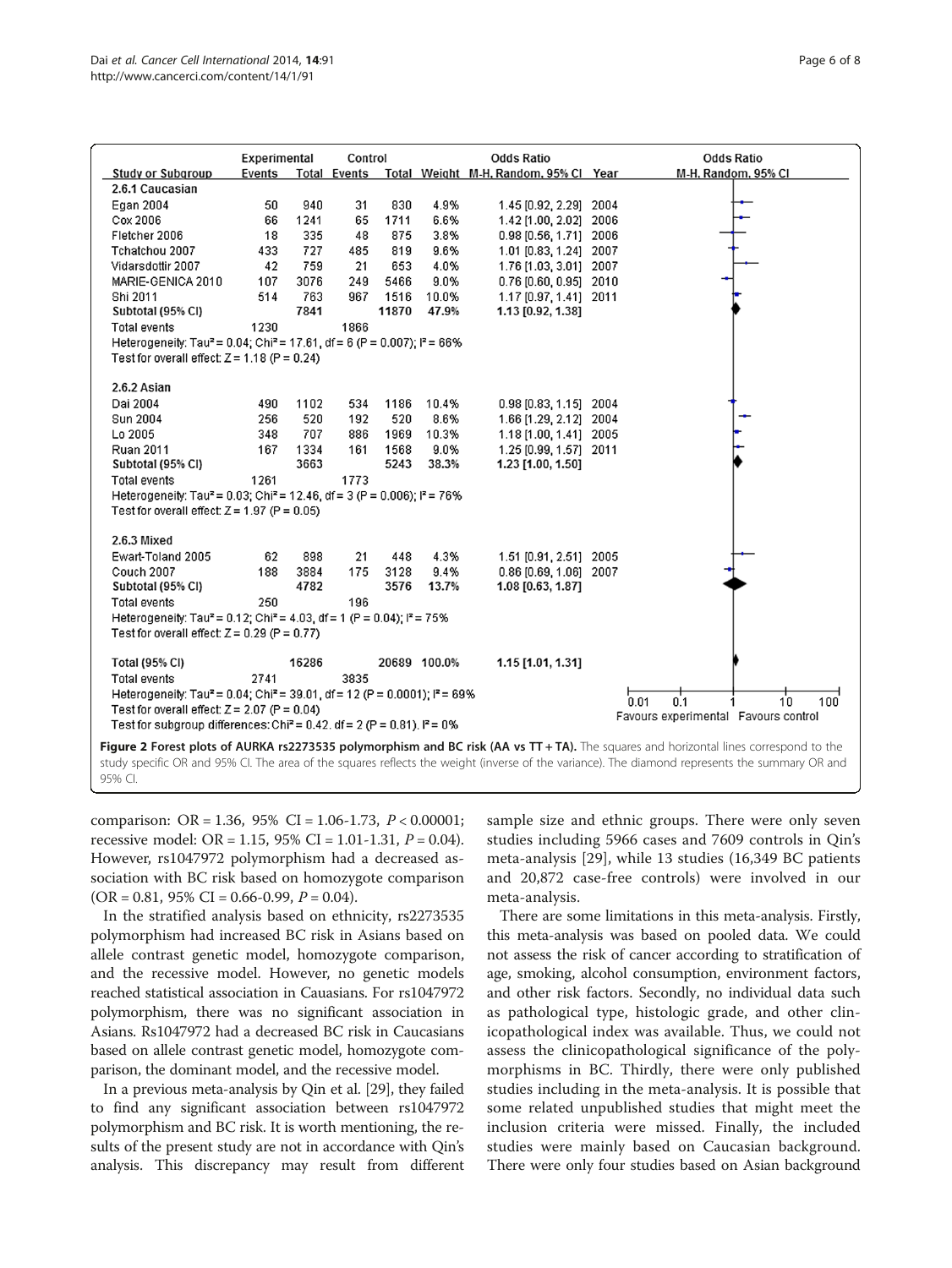<span id="page-6-0"></span>

|                                                                                                                                                  | Experimental | Control<br><b>Odds Ratio</b> |     |         |             |                                                   |      | <b>Odds Ratio</b>                    |  |
|--------------------------------------------------------------------------------------------------------------------------------------------------|--------------|------------------------------|-----|---------|-------------|---------------------------------------------------|------|--------------------------------------|--|
| <b>Study or Subgroup</b>                                                                                                                         | Events       |                              |     |         |             | Total Events Total Weight M-H, Fixed, 95% Cl Year |      | M-H, Fixed, 95% CI                   |  |
| 3.6.1 Caucasian                                                                                                                                  |              |                              |     |         |             |                                                   |      |                                      |  |
| Egan 2004                                                                                                                                        | 23           | 660                          | 21  | 563     | 10.2%       | $0.93$ [0.51, 1.70]                               | 2004 |                                      |  |
| Cox 2006                                                                                                                                         | 28           | 898                          | 47  | 1262    | 17.7%       | $0.83$ [0.52, 1.34]                               | 2006 |                                      |  |
| MARIE-GENICA 2010                                                                                                                                | 69           | 2289                         | 171 | 3908    | 57.4%       | 0.68 [0.51, 0.90] 2010                            |      |                                      |  |
| Subtotal (95% CI)                                                                                                                                |              | 3847                         |     | 5733    | 85.4%       | $0.74$ [0.59, 0.93]                               |      |                                      |  |
| <b>Total events</b>                                                                                                                              | 120          |                              | 239 |         |             |                                                   |      |                                      |  |
| Heterogeneity: Chi <sup>2</sup> = 1.14, df = 2 (P = 0.56); $I^2 = 0\%$                                                                           |              |                              |     |         |             |                                                   |      |                                      |  |
| Test for overall effect: $Z = 2.60$ (P = 0.009)                                                                                                  |              |                              |     |         |             |                                                   |      |                                      |  |
|                                                                                                                                                  |              |                              |     |         |             |                                                   |      |                                      |  |
| 3.6.2 Aslan                                                                                                                                      |              |                              |     |         |             |                                                   |      |                                      |  |
| Dai 2004                                                                                                                                         | 16           | 821                          | 17  | 925     | 7.3%        | 1.06 [0.53, 2.11]                                 | 2004 |                                      |  |
| Lo 2005                                                                                                                                          | 15           | 558                          |     | 30 1536 | 7.3%        | 1.39 [0.74, 2.60]                                 | 2005 |                                      |  |
| Subtotal (95% CI)                                                                                                                                |              | 1379                         |     | 2461    | 14.6%       | 1.22 [0.77, 1.95]                                 |      |                                      |  |
| Total events                                                                                                                                     | 31           |                              | 47  |         |             |                                                   |      |                                      |  |
| Heterogeneity: Chi <sup>2</sup> = 0.32, df = 1 (P = 0.57); $P = 0\%$                                                                             |              |                              |     |         |             |                                                   |      |                                      |  |
| Test for overall effect: $Z = 0.85$ (P = 0.40)                                                                                                   |              |                              |     |         |             |                                                   |      |                                      |  |
| Total (95% CI)                                                                                                                                   |              | 5226                         |     |         | 8194 100.0% | $0.81$ [0.66, 0.99]                               |      |                                      |  |
| <b>Total events</b>                                                                                                                              | 151          |                              | 286 |         |             |                                                   |      |                                      |  |
| Heterogeneity: Chi <sup>2</sup> = 5.10, df = 4 (P = 0.28); $P = 22\%$                                                                            |              |                              |     |         |             |                                                   |      |                                      |  |
| 0.1<br>0.01<br>10<br>100<br>Test for overall effect: $Z = 2.02$ (P = 0.04)                                                                       |              |                              |     |         |             |                                                   |      |                                      |  |
| Test for subgroup differences: Chi <sup>2</sup> = 3.60, df = 1 (P = 0.06), $P = 72.2\%$                                                          |              |                              |     |         |             |                                                   |      | Favours experimental Favours control |  |
|                                                                                                                                                  |              |                              |     |         |             |                                                   |      |                                      |  |
| Figure 3 Forest plots of AURKA rs1047972 polymorphism and BC risk (AA vs GG). The squares and horizontal lines correspond to the study           |              |                              |     |         |             |                                                   |      |                                      |  |
| specific OR and 95% CI. The area of the squares reflects the weight (inverse of the variance). The diamond represents the summary OR and 95% CI. |              |                              |     |         |             |                                                   |      |                                      |  |



and none based on African background. Further large scale multicenter studies based on Asian or African are warranted to further validate on AURKA polymorphisms and BC risk.

# Conclusion

In summary, this meta-analysis suggests that AURKA rs2273535 polymorphism has an increased risk with BC, especially in Asians. However, rs1047972 polymorphism has a decreased BC risk in Caucasians. Our results indicate that AURKA rs2273535 is a candidate gene polymorphism, and rs1047972 polymorphism is a protective factor for BC cancer risk. We conclude that the two polymorphisms may be potential biomarkers in diagnosis and prediction of BC risk. Further large scale epidemiological studies are needed to confirm these findings.

#### Competing interest

The authors declare that they have no competing interests.

#### Authors' contributions

DZJ and LXX designed the research. DZJ, WXJ, KHF and LS performed the experiments throughout this research. ZY, RHT, MWL and WXJ participated in its design and coordination. LS and WM analyzed the data; DZJ, KHF and SYP contributed to the writing of the manuscript. Co-first authors: DZJ, KHF and WXJ. All authors have read and approved the final manuscript.

#### Acknowledgments

This study was supported by the International Cooperative Project of Shaanxi province, People's Republic of China (No. 2013KW-32-01); China Postdoctoral Science Foundation; the Fundamental Research Funds for the Central Universities, China and Specialized Research Fund of the Second Affiliated Hospital of Xi'an Jiaotong University, China [RC (GG) 201203].